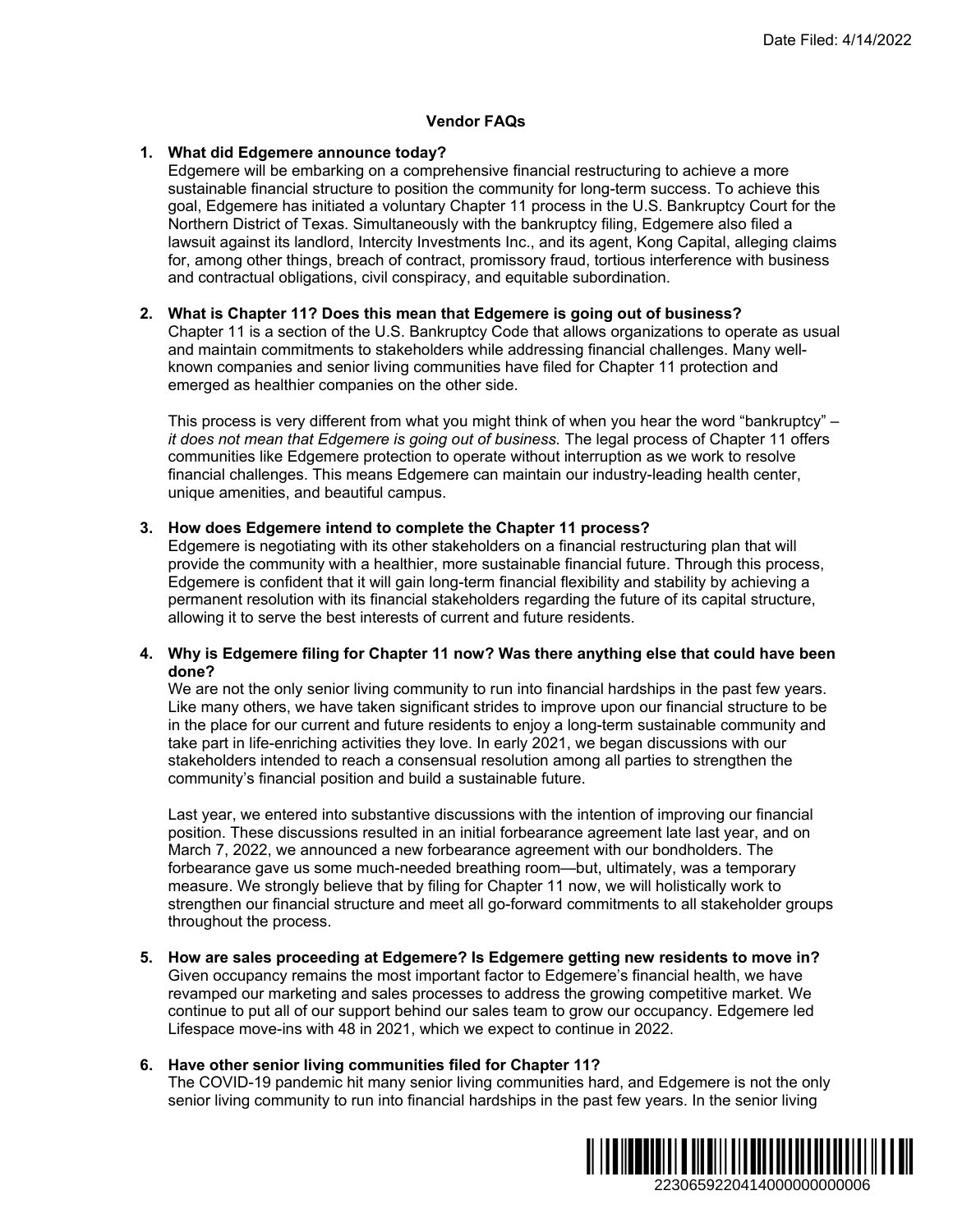space in particular, there are many communities that have filed for Chapter 11 protection recently, including Amsterdam House (New York), the Buckingham (Texas), California-Nevada Methodist Homes (California), Henry Ford Village (Michigan), Hillside Village (New Hampshire), Inverness Village (Oklahoma), Clare Oaks Senior Living (Illinois), the Barrington of Carmel (Indiana) and AltaVita (California). Throughout their processes, each has been able to continue its resident care and experience while addressing their financial challenges, which is our goal as well.

- **7. Is Lifespace Communities included in Edgemere's Chapter 11 filing?**  No.
- **8. How long will this process take? When does Edgemere expect to complete the Chapter 11 process?**

We are working collaboratively with all stakeholders in our Chapter 11 case with the goal of completing this process in a timely fashion, well-positioned for long-term success and a healthier financial future.

## **9. Will the existing leadership team stay in place?**

Edgemere does not anticipate any leadership changes as a result of this announcement.

# **10. Why is Edgemere taking action against Intercity Investments Inc.?**

Edgemere has filed a lawsuit against Intercity Investments Inc. and its agent, Kong Capital, alleging claims related to their actions over the last year. We believe this is in the best interest of the community and all stakeholders, and we intend to pursue it vigorously. While we can't discuss claims in active litigation, the complaint is filed publicly and you can find a copy of it on the KCC website, http://www.kccllc.net/Edgemere, which has all the bankruptcy filings related to Edgemere.

#### **11. How does this announcement impact Edgemere's relationships with its vendors?**

Edgemere is committed to maintaining ongoing positive relationships with our vendors throughout this process. The steps we are taking now seek to best position our community for long-term success, and that is good for our partners too.

# **12. Why should my company continue doing business with Edgemere?**

We value our vendors and are committed to maintaining ongoing positive relationships with those who continue to support us throughout this process. We hope to be a stronger partner for you in the future as a result of the actions we are taking.

Please know, the U.S. Bankruptcy Code requires that you continue providing goods and services in accordance with any existing contracts.

## **13. I am owed for goods and services delivered before Edgemere's Chapter 11 filing. When will I get paid?**

Unpaid charges for goods and services delivered prior to the filing date, April 14, 2022 will be addressed through the Chapter 11 process and are considered "pre-petition" claims. We cannot pay any outstanding "pre-petition" claims without specific approval from the Bankruptcy Court. If you delivered goods or services to our Company before the filing date of April 14, 2022 and do not receive payment, you may have a pre-petition claim that will need to be filed with the Bankruptcy Court. You will be notified soon about the process and the date by which you need to submit a claim.

You can find proof-of-claim forms online at http://www.kccllc.net/Edgemere and forms will also be mailed. Please note that not all vendors will have a claim and receiving this form does not necessarily mean that you do. If you have any questions throughout this process, please visit visit http://www.kccllc.net/Edgemere, email EdgemereInfo@kccllc.com, or call 310-751-2669 for U.S. calls or 866-967-0269 for international calls.